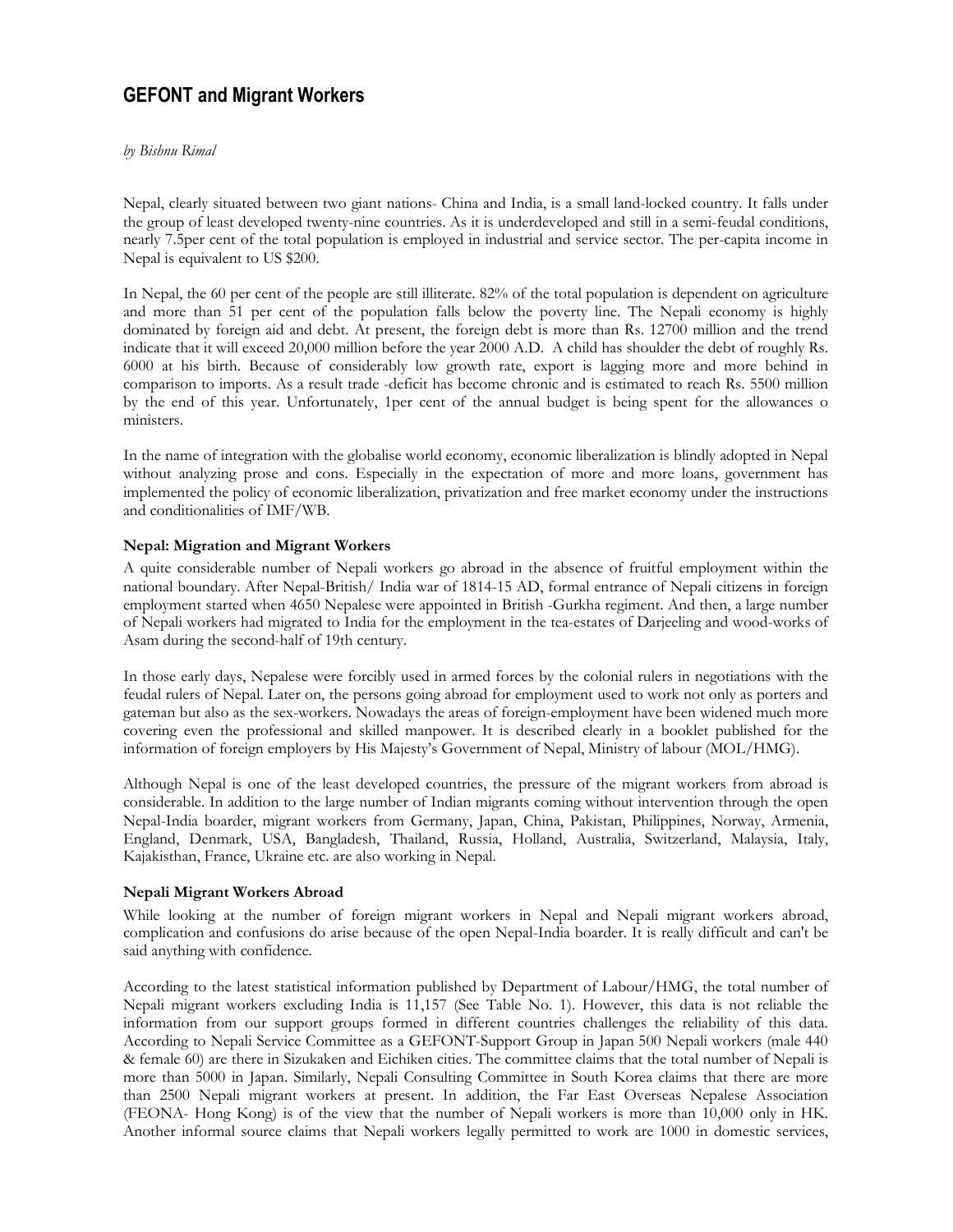1000 in Security works, 500 in restaurants, 500 in construction and 100 in transports. The source claims that the workers without permit are more than 5000.

In India, it is estimated that there are 68 million citizens of Nepali origin. The statistics can't be denied in view of the large number of Nepali language speakers in Darjeeling (west Bengal), Asam, Sikkim and other states. In this context, we can memorize the 'Report on internal and international migration in Nepal' prepared by NPC in 1992. This report has mentioned that 2,74,968 Nepalese were in India in 1961. Since then, the experiences indicate that migration has increased much more. At present, the number of the people of Nepali origin is estimated to be 6 millions in India. All India Migrant Nepali Association has assumed that 50 per cent of the total Nepali in India is the citizens of Nepal. In recent years, a trend to work as agri-labourers in different states of India mainly in Punjab and Hariyana is fastly increasing among Nepali citizens. So the number as agrilabourers, service-workers, police and Army-men, porters, gatemen and the Kanchha (The hotel boys) working all over the India, is taken into consideration, can be claimed to be more than two millions in India. In this content, mentionable is the statistics of 1,53,000 Nepali women engaged in sex-trade in different Indian cities as presented in " Sex-Trade in Nepal : Realities and challenges" written by Gauri Pradhan.

Regarding how many Nepali has been sent abroad by foreign employment agencies, we can't find the statistical records as Government Entities are passive in these regard.

#### Migrant Workers in Nepal

The number of migrant workers in Nepal in April 1996 is 1998 as mentioned in a report by Department of Labour (DOL). The same report reveals that 643 migrant workers have been given work-permit during 1991-96 March. According to DOL source, there are 2,126 Migrant upto September 1997. But Government departments keep silence in connection with the number of Indian migrants working in Nepal. Two decades ago, Ministry of Foreign Affairs of India had mentioned in a context that there were 3.8 million Indian migrants in Nepal. But at the same time, another authentic/census source of India mentioned the number to be only 150,000. Along with these contradictory facts, the population census of Nepal 1971 gives the data to be 137,583. Except these, there are no reliable and authentic statistics, so we can just say, in the present context, that the number of Indian migrants in Nepal is very large. In practice, it is clear that almost 80 per cent of the Indian migrants are from working class whatever the actual number is.

However, an indication in this respect is shown by the study on ' Labour Market Information Collection 'done by DOL in 1993/94. Among the 474 industrial units of 8 districts taken under the survey, 4052 were foreign migrant worker out of a total number of 26,351 workers, i.e. 15.37% foreign migrant workers of the 4052, 18.56% were women workers and 81.44 per cent the males. A similar study in the far eastern district of Nepal reveals the fact that 1807 workers were foreign migrants in altogether 48 industrial units, of which the percentages of high-skilled technicians, administrative manpower, skilled workers and unskilled workers were 0.88,4.09, 5.93 and 89.1 respectively. In accordance with these surveys, almost 98% of the foreign migrant workers were Indians.

#### The Conditions of Migrant Workers

There are numerous real stories of the sufferings of the Nepali workers gone abroad for employment. It is believed that Nepali workers are accepted in East and South East Asia as well as Gulf-countries only because they are cheap' and they do whatever job given. Most of them are the educated male and female from middle and lower middle class families who go abroad with a hope to earn much within a short period. The large number among them works illegally, for example, out of a total 500 Nepali migrants working in Sizukaken and Eichiken cities of Japan, 495 are working without permit.

Nepali - whether by training visa or by illegal measures-used to reach their destination countries after paying Rs. 80,000-100,000 to the middle man or middling agencies. They have been generally forced to work under '3-D' (Dangerous, Difficult and Dirty) conditions. Among those working in South Korea, 26 have been killed and more than 100 have returned as disabled. Regarding the exploitation of Nepali migrants, Asha Maya Thapa, who had been working in HK up to 1996, is also an example. She was severely suffering of jaundice and pneumonia and had 2.5 pint of blood in her body when she was ousted from the job.

Mostly women workers are the major sufferers among the Nepali migrant workers. Thousands and thousands of Nepali women in India smuggled and sold for prostitution or forcibly used in sex trade are suffering of different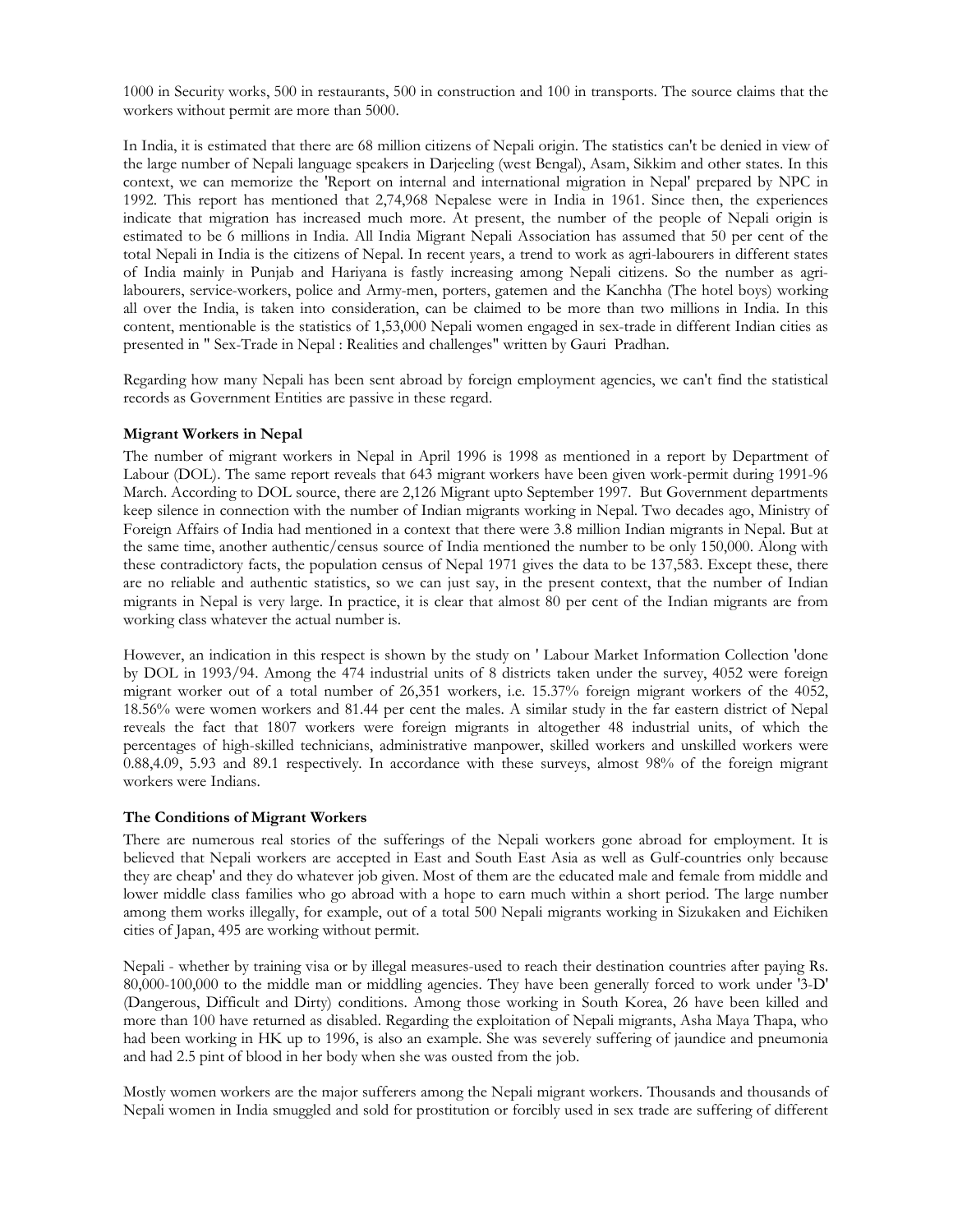sexual diseases including AIDS-HIV. Many of them have become the social problems who are forced to return home because of AIDS.

In early 1996, Maharastra state government of India arrested 217 AIDS-stricken Nepali women and put into custody. The Maharastra government put forward its view that the women should be handed over to Nepal and that HMG/N should accept the proposal. But HMG/N took no' notice of it and became totally indifferent towards the event. Up to now, three of them are already expired. The pains and sufferings of those who entered Singapore and Malaysia without work-permit are also horrifying. They have been put into jail and tortured. The hunter-blows on the whole body of Jambu Sherpa, who, any how, managed to return back from Singapore, clearly signify the inhuman practices prevalent there. According to him, more than 200 Nepali workers are in Singapore jail and almost the same number in Malaysian jail. In connection with the Nepali migrant workers without legal requirements to work, foreign employment agencies are fully responsible. On 22nd April 1997, the Ministry of Labour/ HMG had constituted a commission-"Commission for the Investigation of Irregularity in Foreign Employment" to unmask those agencies. The list of company identified by the commission is given Table: 4. Though some of the agencies, which used to exploit innocent Nepali workers leaving them helpless in foreign territories, have also been tapped under government action, but still it is too inadequate. On the contrary, the condition of migrant workers in Nepal is not like that of Nepali migrants abroad. Generally, the migrants (except India) from other countries enter Nepal in especial mission and under special project and, of course, they receive good respect, facilities and high-protection.

There exists a very low minimum wage in Nepal which is insufficient and the policy of wage determination, too, is unscientific ( see table -2) . No third country migrant worker can subsist on the prevalent minimum wage of Nepal. But the case of thousands and thousands of Indian migrant workers is totally different. They are the major competitors of Nepali workers in our labour market. These migrants, mainly because of high unemployment in India, enter and are accustomed to work whatever be the terms and condition. They are always ready to sacrifice the rights provided by Labour Act and work under the wages less than the fixed minimum wages. They are especially centred in construction, garment. Carpet, tea estates, other small industrial units and in seasonal agriculture in large number. In the one hand, they are working under exploitative as well as painful conditions and very low wages; on the other, they are looked at by Nepali workers as their 'job snatchers'.

## Foreign Employment and Legal Provisions

Documents in the format fixed by DOL have to be presented in order employment. After advertising under the permission of DOL. The workers should be selected by an interview in the presence of department officials/ or the jobs as demanded by the concerned country. The arrangement of passport, visa and an insurance equivalent to Rs. 100,000 has to be made by the concerned agencies when workers are selected through the due process.

The agency has to submit the promissory letter of the worker to bring foreign exchange when coming back to the country and also the contract-papers between the foreign enterprise and Nepali worker. And only then, the agency is finally permitted by DOL to send the worker abroad. Even after all these processes, the responsibility of agency is to give orientation to the workers concerned before their departure. There are numbers of such agencies permitted to work in connection with foreign employment in Nepal.

On the other side, migrants from abroad except Indians can't work without work-permit. They have to apply first with genuine cause for employment. They get permission only after the different administrative processes in the Ministries of Labour, Home, Finance and Foreign Affairs.

## Legal Rights and Role of Migrant Workers

His Majesty's Government has opened the exit door for foreign employment to all ranging from highly skilled manpower to unskilled labourers. MOL/HMG has advertised it through the brochure 'Manpower recruitment from Nepal' and the booklet 'A handbook for foreign Employers'. The major cause behind this advertisement by the government is to push off the educated, semi-educated and uneducated unemployed groups. The logics of the government that national economy will be strengthened by the foreign exchange earnings through foreign employment is practically lacking due emphasis in its policies. Because the Nepalese working abroad are facing numerous difficulties in remittance of their earnings and are frequently cheated by the middling agents. Generally, migrant workers have been facilitated by Banks to remit their earnings but in cases of Nepali migrants in many countries, it has not become possible and the weaknesses of government units concerned may be considered responsible.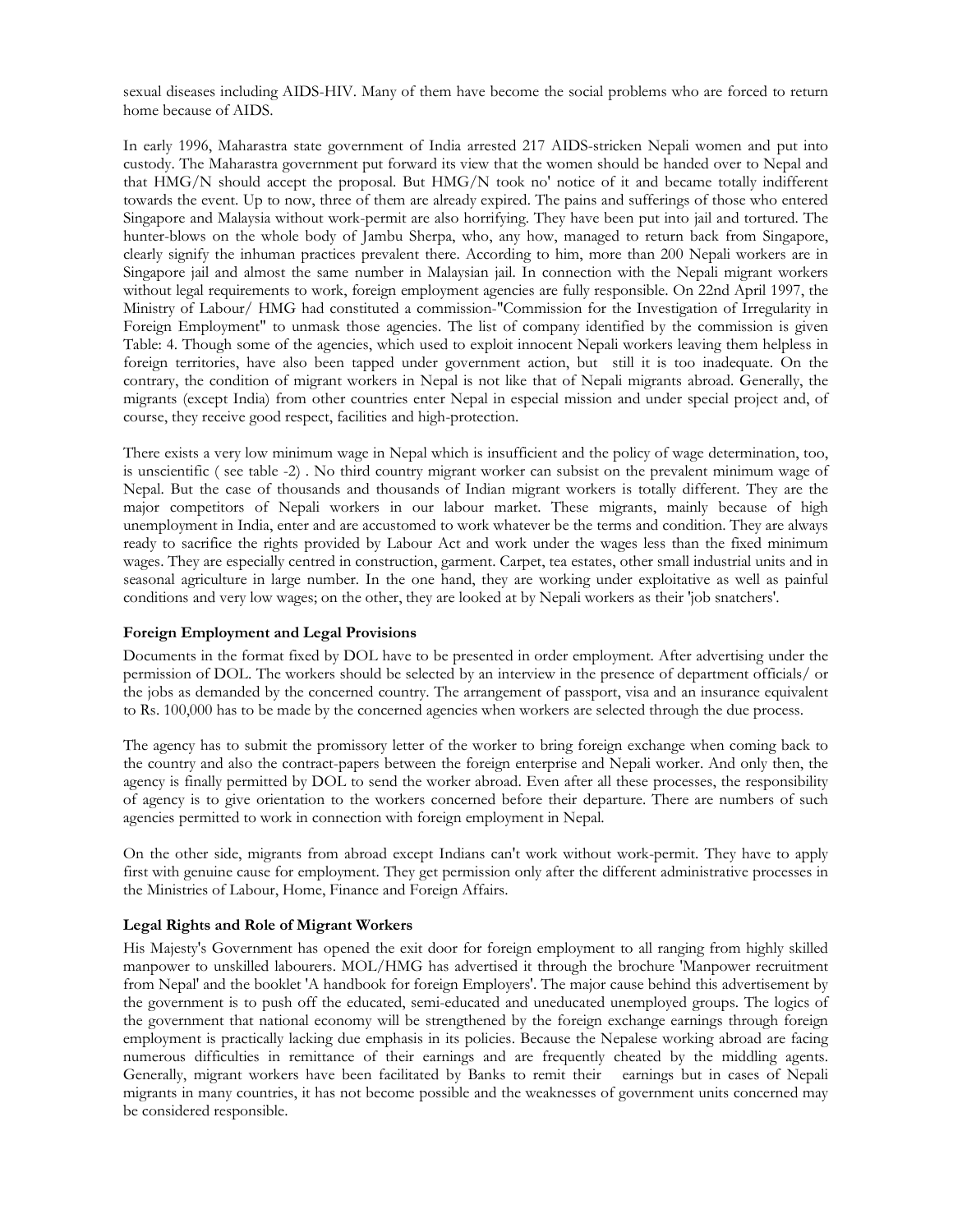Evidences show that Nepalis working as domestic helper abroad have been the victims of under- payment. Even if we overlook the cases in East-Asia and Middle East, the large number of domestic helpers in India are under extremely exploitative conditions. There is a 'treaty of peace and friendship, 1950' between Nepal and India, which the nationalists of Nepal have always opposed as 'Unequal treaty.' This treaty has given the right to work without intervention to the citizens of both the country. However, Nepali are not equally treated and their rights are always suppressed in India, whereas Indians in Nepal have always been in convenient position in accordance with the treaty.

Trade Union Act 1992 of Nepal provides right of involvement in trade union activities to all the workersforeigners as well as natives- in industrial and commercial enterprises. Although the foreigners can't be elected in executive committee, they are assigned the right of collective bargaining within the enterprises. Migrant workers of Nepal have the rights almost equal to those of Nepali workers which can be justified by the fact that no single evidence of the arrest of any migrant workers is found here.

## GEFONT and the Migrant Workers

GEFONT has convened its second National Congress at March 1996. An important document covering the outlook, concept and position of GEFONT on National Labour Policy has been adopted by this congress. In this document, foreign employment, and migrant workers issues are also analyzed.

GEFONT is of view that uninterrupted flow of capital from the developed countries can be balanced through the labour-export of the developing ones. Traditionally, Nepali workers are well known in the form of 'Gurkha' and 'Army-man', but the scope of foreign employment in military service is, now, very little and declining. But the attraction towards foreign employment is increasing day by day mainly due to lack of gainful employment within the country and the social; conservatism existed in the society mentality of avoiding blue colour jobs within the country and doing the same works outside. However, as mentioned above, there is neither diplomatic protection for them, nor easy and secured remittance of their earnings to the home- country.

Thus, for their protection and rights, GEFONT has started to organize them through GEFONT support groups. This is going on in HK, South Korea, Japan, India and some of the Gulf countries. GEFONT has also made a provision that representatives from the support group of each country can participate in its National congress. Although we are active for the protection of their interests, we feel that they have to be trained and be given orientation in some issues and that the government should be warned in some policy issues.

Definitely the scope of foreign employment should be broadened and government should take major concerns and necessary steps. But extreme care should be taken on brain-drain and skill drain. The present policy of government should be revised and scientists doctors, engineers and highly qualified and skilled technicians should be properly utilized within the country by creating adequate environment. There is a danger of skill-drain and brain-drain as the outcome of the present foreign employment policy of government.

On the other hand, migrant workers should change their mentality of permanent settlement where they have gone to work. Motherland is motherland. Their involvement in foreign employment should be limited to a particular period, if they don't feel it and try to settle there permanently, foreign employment will be useless for the nation as a whole.

Similarly, our attitude should not be negative towards migrant workers working in Nepal. We should welcome skilled migrant workers for the mutual transfer of skilled and technology. However we will have to create cordial environment for their return-back to their home country after a certain period.

We have mentioned in our policy that labour export from the third world should be made easy and without complicated barriers. Our logic is that these issues should not be looked at with a blind-nationality point of view. Of course, in this context, we are alert because of the open boarder between Nepal and India, size of Nepal and India and the population and unemployment rate of Nepal and India. We are quite clear that even the excellent policies may become harmful with nationalist point of view if native workers in our motherland are displaced by millions of Indian migrant workers.

Therefore, in view of special conditions in Indo-Nepal relation, we have given due emphasis to 'work permit system' to all the migrant workers including the Indians which is clearly analyzed and presented in our 'Labour Policy ' document.